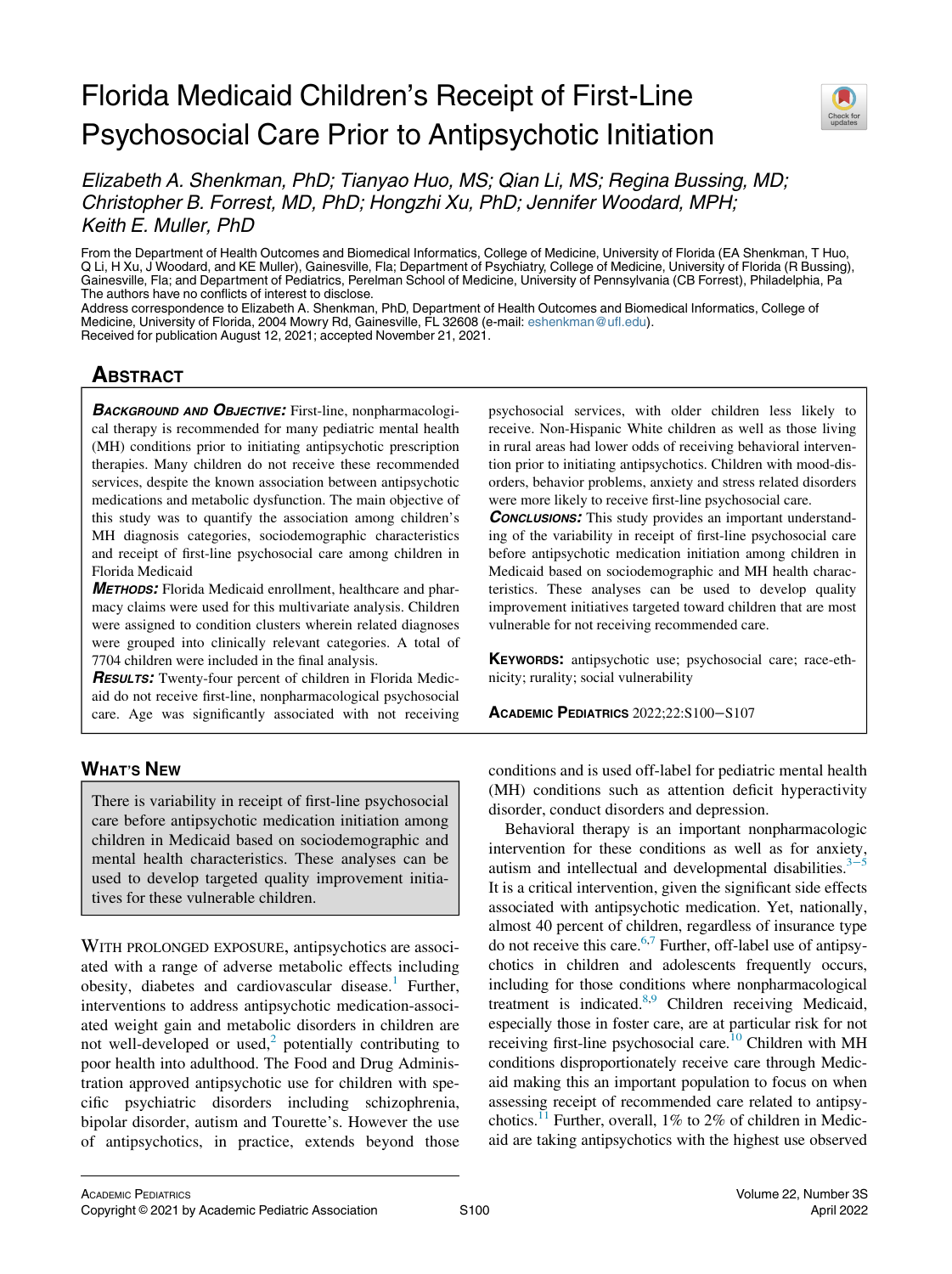among those in foster care, ranging from 5% to 16%, depending on the state. This is compared to less than 1% of commercially insured children taking antipsychotics.<sup>[12](#page-6-9)</sup>

Despite the importance of receiving first-line, nonpharmacological, psychosocial care, before initiating antipsychotics, little is known about the health and sociodemographic characteristics of children who do and do not receive such care. The "Safe and Judicious Use of Antipsychotics in Children and Adolescents" measure set, which includes a measure on receipt of first-line psychosocial care was developed through the Pediatric Quality Measures Program  $(PQMP)^{13}$  $(PQMP)^{13}$  $(PQMP)^{13}$  and the National Collaborative for Innovation in Quality Measurement. Leveraging this measure we can begin to better understand which children are at greatest risk for not receiving evidencebased care. This information, in turn, can form an important foundation for the development of multilevel quality improvement (QI) activities targeting Medicaid Managed Care Plans, primary care providers and parents $14$  to increase awareness of and a focus on first-line psychosocial care. Further, these analyses may yield important information about disparities in access to care based on rurality, race or ethnicity and social vulnerability.<sup>[15](#page-6-12)</sup>

Our primary aim is to address this gap in knowledge by quantifying the association among children's MH diagnosis categories, sociodemographic characteristics and receipt of first-line psychosocial care among children in Florida Medicaid. Over 7000 children were identified for inclusion in the analysis using components of the National Committee on Quality Assurance Healthcare Effectiveness Data and Information Set (HEDIS) technical specifications for "Use of First-Line Psychosocial Care for Children and Adolescents on Antipsychotics," which is one measure with the "Safe and Judicious Use of Antipsychotics in Children and Adolescents" developed, in part through the PQMP.<sup>6</sup>

### **METHODS** METHODS

### **DATA SOURCES**

Child-level Medicaid enrollment and health care and pharmacy claims data for 2019 were used in a multivariable analysis because these were the most recent Florida Medicaid data available. The enrollment files contain information about the child's date of birth, sex, race and/ or ethnicity and place of residence. The health care and pharmacy claims contain child-level International Classification of Diseases, 10th Revision (ICD), Current Procedural Terminology, Healthcare Common Procedure Coding System, and National Drug Codes. A data use agreement between the University of Florida and Florida Medicaid allows for use of the data for research purposes. The University of Florida Institutional Review Board approved this retrospective study and granted a waiver of informed consent.

This is a cross-sectional analysis of health care claims data from Florida Medicaid in 2019. We used components of the 2019 HEDIS specifications for "Use of First-Line Psychosocial Care for Children and Adolescents on Anti-psychotics" to guide our sample identification.<sup>[16](#page-6-13)</sup> We identified children in Florida Medicaid aged 1 to 17 years who had a new prescription for antipsychotic medication in 2019. The antipsychotic prescriptions were identified using National Drug Codes. We chose an index date for each patient as the earliest antipsychotic prescription dispensing date. We looked back 4 months prior to the index date to confirm a negative antipsychotic history, as required in the HEDIS technical specifications. The participants had to have continuous enrollment 4 months before and one month after the index date to be included in the analysis. We also used the HEDIS technical specifications for the codes used to identify first-line psychosocial care.

We deviated from the HEDIS technical specifications by including all of the MH diagnosis categories. The HEDIS specifications exclude children with at least one acute inpatient encounter with a diagnosis of schizophrenia, schizoaffective disorder, bipolar disorder, other psychotic disorder, autism or other developmental disorder during the measurement year. We included all children in the MH diagnosis categories who received antipsychotics to ascertain receipt of first-line psychosocial care, which is critical for quality of care.

The outcome is a binary variable whether the child received first-line psychosocial care. The psychosocial care procedures were identified using Current Procedural Terminology and Healthcare Common Procedure Coding System codes, as specified in the HEDIS technical specifications, during a 4-month period from 3 months before the index date to one month after the index date.

The children's MH conditions were our primary variable of interest. There are 328 unique ICD-10-CM and 1956 Systematized Nomenclature of Medicine (SNOMED CT) codes for MH conditions observed among children. Organizing these diagnostic codes into parsimonious and clinically meaningful groups (ie, a typology) was done to facilitate analysis and reporting. We developed the condition clusters (ie, sets of diagnostic codes that assessed a single clinical category) through a consensus process with 4 child psychiatry experts and 2 pediatric clinical informatics experts. The consensus process generated 31 clusters using both the ICD and SNOMED terminologies ([Table 1](#page-2-0)). The typology includes 8 categories, and each category contains 3 to 5 clusters of MH diagnoses. For the child to be categorized, they had to have an ICD or SNOMED code associated with one inpatient or 2 outpatient encounters using  $E \& M$  codes for physician visits. A child could have multiple MH conditions.

The sociodemographic variables are age, sex, race-ethnicity, rurality of residence, and social vulnerability index (SVI). Race-ethnicity was grouped as non-Hispanic (NH)- White, NH-Black, Hispanics, NH-Other, and Unknown.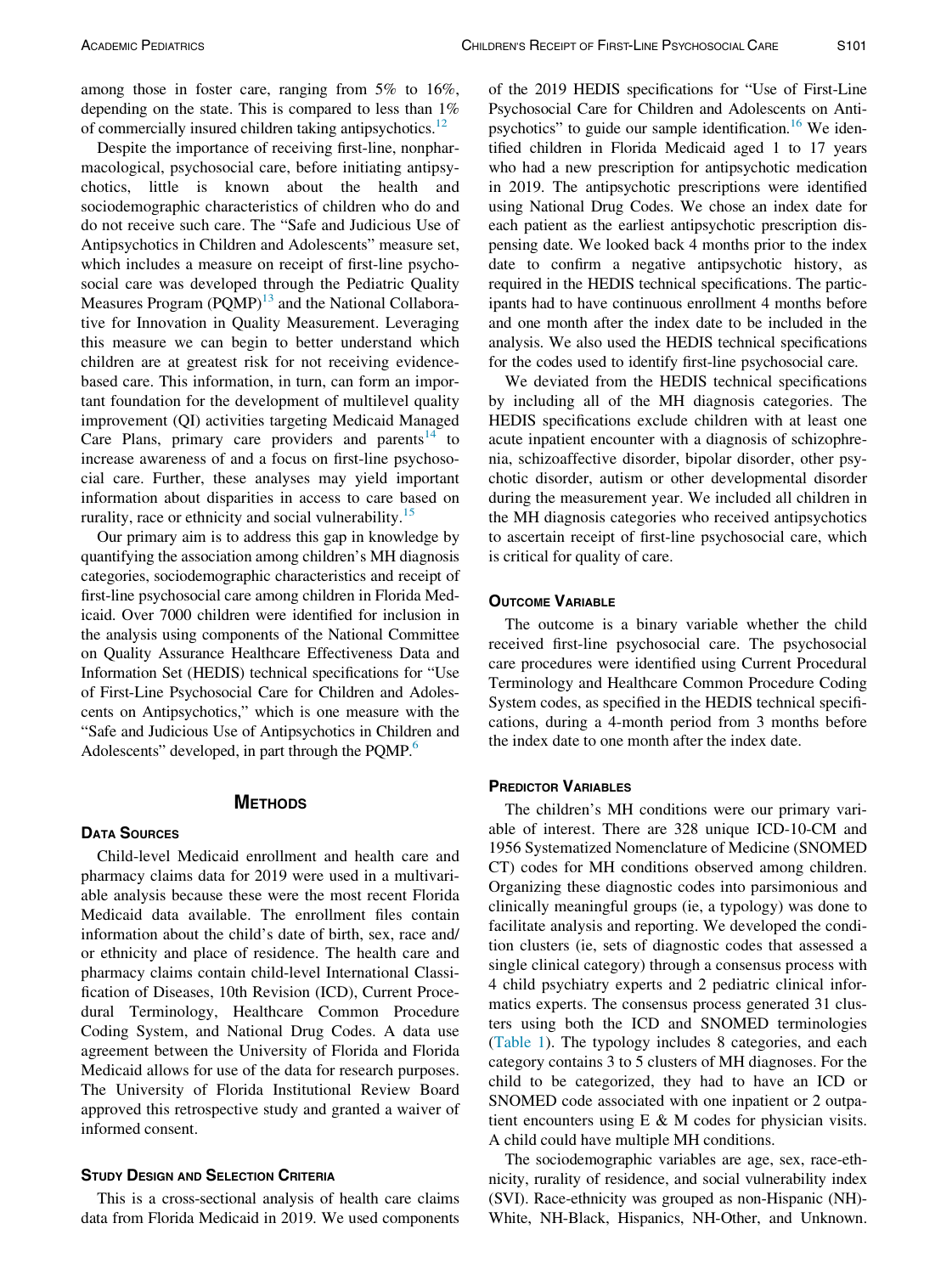<span id="page-2-0"></span>Table 1. Mental Health Condition Hierarchy

| <b>Mental Health Category</b> | <b>Cluster of Diagnoses</b>                                            |
|-------------------------------|------------------------------------------------------------------------|
| Substance use                 | Drug abuse                                                             |
|                               | Opioid dependence                                                      |
|                               | Alcoholism                                                             |
| Nonmood psychiatric           | Schizoaffective disorder                                               |
| disorders                     | Schizophrenia                                                          |
|                               | Psychotic disorder                                                     |
|                               | Delirium                                                               |
| Mood disorders                | Depressive disorder                                                    |
|                               | Major depressive disorder                                              |
|                               | <b>Bipolar disorders</b>                                               |
|                               | Suicide attempt/suicide ideation                                       |
|                               | Disruptive mood dysregulation                                          |
|                               | disorder                                                               |
| Anxiety and stress-           | Anxiety disorder                                                       |
| related disorders             | OCD (Tics, body dysmorphia,                                            |
|                               | trichotillomania)                                                      |
|                               | Post-traumatic stress disorder                                         |
|                               | (Family disruption, parent-child                                       |
|                               | problems, child abuse and neglect)                                     |
|                               | Somatic atymproma and related                                          |
|                               | disorders                                                              |
|                               | Sexual dysfunction/Gender dysphoria                                    |
| Behavioral syndromes          | Eating disorders                                                       |
|                               | Sleep-Wake disorders                                                   |
|                               | Catatonia                                                              |
| ADHD, personality and         | Personality disorders                                                  |
| impulse-control               | Impulse control (pyromania,                                            |
| disorders                     | paraphilia, kleptomania)<br><b>ADHD</b>                                |
|                               |                                                                        |
| Developmental<br>disorders    | Intellectual developmental disorder<br>Developmental academic disorder |
|                               | Autism spectrum disorder                                               |
| Childhood behavior            | Conduct disorders                                                      |
| problems                      | Oppositional defiant disorders                                         |
|                               | Intermittent urinary incontinence                                      |
|                               | Encopresis                                                             |
|                               | Reactive attachment disorder                                           |
|                               |                                                                        |

ADHD indicates attention deficit hyperactivity disorder.

We also incorporated measures of rurality and social vulnerability to better understand the effects of the children's place of residence on receipt of recommended care. Rurality was determined by aggregating Rural-Urban Continuum Codes created by Economic Research Services at the US Department of Agriculture, with 1 as urban, 2 to 3 as metro, and 4 to 9 as rural area.<sup>17</sup> We calculated the SVI, which is a composite measure of census tract social vulnerability where census tracts are ranked using 15 social factors grouped into 4 domains: socioeconomic status, household composition, race-ethnicity-language, and housing-transportation.<sup>18</sup> Each census tract receives a ranking for each domain as well as an overall SVI ranking. These rankings allow researchers, public health entities and policymakers to identify areas that have high, moderate, and low levels of susceptibility to external stressors that are known to have negative effects on communities' health.

All analyses were performed in SAS Version 9.4 (SAS Institute, Cary, NC). We computed descriptive statistics

by the condition clusters and categories in the typology. We built a logistic regression model that used the outcome of whether the patient received first-line psychosocial care (yes/no). Predictor variables included age at index date, sex, race-ethnicity, rurality of residence, SVI, and the typology categories. Two of the typology categories were dropped from the analyses due to small numbers or no children in those categories—Substance Use Disorders and Behavioral Syndromes. The remaining 6 typology categories were included in the analysis.

We considered up to 2-way interactions between typology categories with other predictors as the full model. We checked collinearity and removed the 2-way interactions due to collinearity. Odds ratios (ORs) with 95% confidence intervals  $(CIs)$  and the  $P$  value of all the predictors for added-in-order tests from the logistic regression model were reported. The area under the receiver operating characteristic curve was also reported to assess the model per-formance.<sup>[19](#page-6-16)</sup> A P value  $\leq .05$  is considered statistically significant.

## **RESULTS**

[Figure](#page-3-0) illustrates the participant selection process. We identified 11,671 children aged 1 to 17 years enrolled in Florida Medicaid who had a new prescription for antipsychotics in 2019. We excluded 885 children who did not have continuous enrollment 4 months prior and one month after the index date, and further excluded 3082 children who had no MH diagnosis or had only one outpatient encounter with the MH diagnosis in the typology. We included 7704 children in the final analysis.

The study cohort was 42.9% female with a median age of 13.1 and an interquartile range of 10.1 to 15.2 [\(Table 2](#page-4-0)). The cohort was diverse, with 33.7% non-Hispanic (NH)- White, 15.5% NH-Black, 18.7% Hispanics. About 26% of the children had unknown race and ethnicity. Over one third of the children (37.7%) lived in the highest or most socially vulnerable SVI quartile. Children could be assigned to more than one typology category. Approximately 50% of children had one MH diagnosis and the remainder had 2 or more diagnoses and therefore might be represented in more than one category. Almost 60% of children were categorized with mood disorders followed by personality and impulse control disorders (35.1%) and childhood behavior problems (30.3%). Notably, 76.1% of the children overall received first-line psychosocial care ranging from 73.8% of children with nonmood disorders to 80.9% of children with behavioral syndromes and 80.9% for childhood behavioral disorders.

[Table 3](#page-4-1) reports the odds ratios of all the MH categories and the covariates in the logistic regression model. The interaction terms were not significant and therefore removed from the model. The area under the receiver operating characteristic curve of the final model was 0.610, indicating an adequate model fit. In terms of sociodemographic variables, age, race-ethnicity and rurality were significantly associated with the likelihood of getting first-line psychosocial care. With every one year increase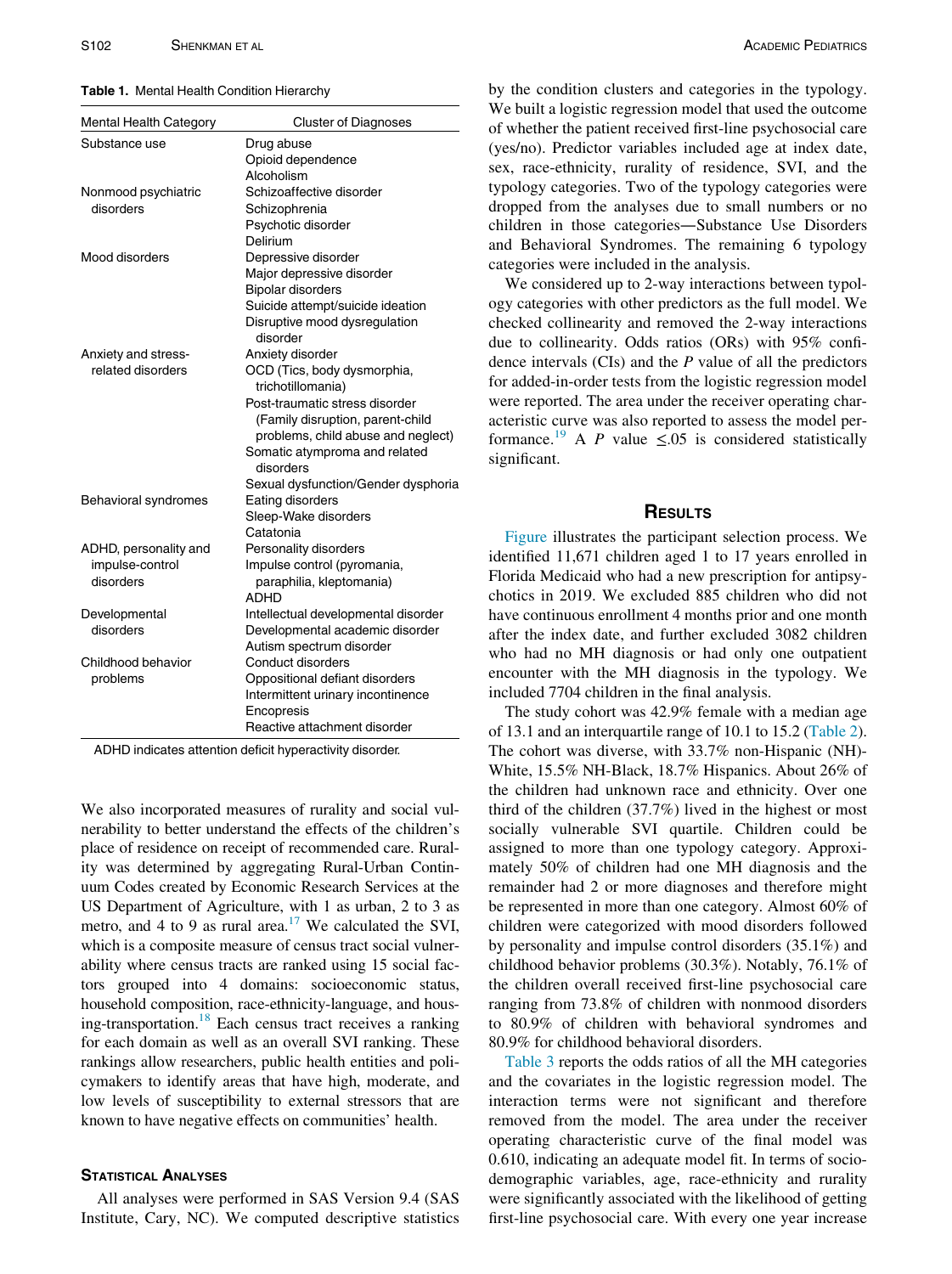<span id="page-3-0"></span>

Figure. Flow chart of identifying the Study Cohort from Florida Medicaid in 2019.

in age, there was about 4% lower odds of getting psychosocial care (OR: 0.962, 95% CI: 0.956−0.977). Hispanics and NH-Others had higher odds (OR: 1.587, 95% CI: 1.351−1.863; OR: 1.316, 95% CI: 1.030−1.681, respectively) of getting psychosocial care than NH-Whites. Children living in rural areas had lower odds of receiving firstline psychosocial care compared to children living in urban areas (OR: 0.456, 95% CI: 0.353−0.590). Children who had mood disorders, child behavior problems or anxiety and stress-related disorders were more likely to receive first-line psychosocial care prior to antipsychotic prescription than children without those MH conditions, with odds ratios of 1.47, 1.57, and 1.37, respectively and P values  $< .0001$ .

## **DISCUSSION**

The Florida Medicaid Program performs better than the national Medicaid rates for receipt of first-line psychosocial care measured relative to results reported to National Committee on Quality Assurance (76% vs 62%). Although we did not follow the HEDIS exclusion criteria, 74% to 81% of children received first-line psychosocial care, depending on the MH category, all above national rates. Despite this relatively strong performance, 24% of children in Florida Medicaid do not receive first-line psychosocial care. Our analyses provide an important analytic framework and findings for both Florida and other states to identify QI opportunities. To our knowledge, our study is the first to examine receipt of this care based on sociodemographic characteristics and MH categories. Notably, we found that Hispanic children are 58% more likely to receive first-line psychosocial care than NHW children. Other studies have identified that Hispanic children in Medicaid are significantly less likely to use antipsychotic drugs than NHW children and that these differences are not explained by the types of MH diagnoses observed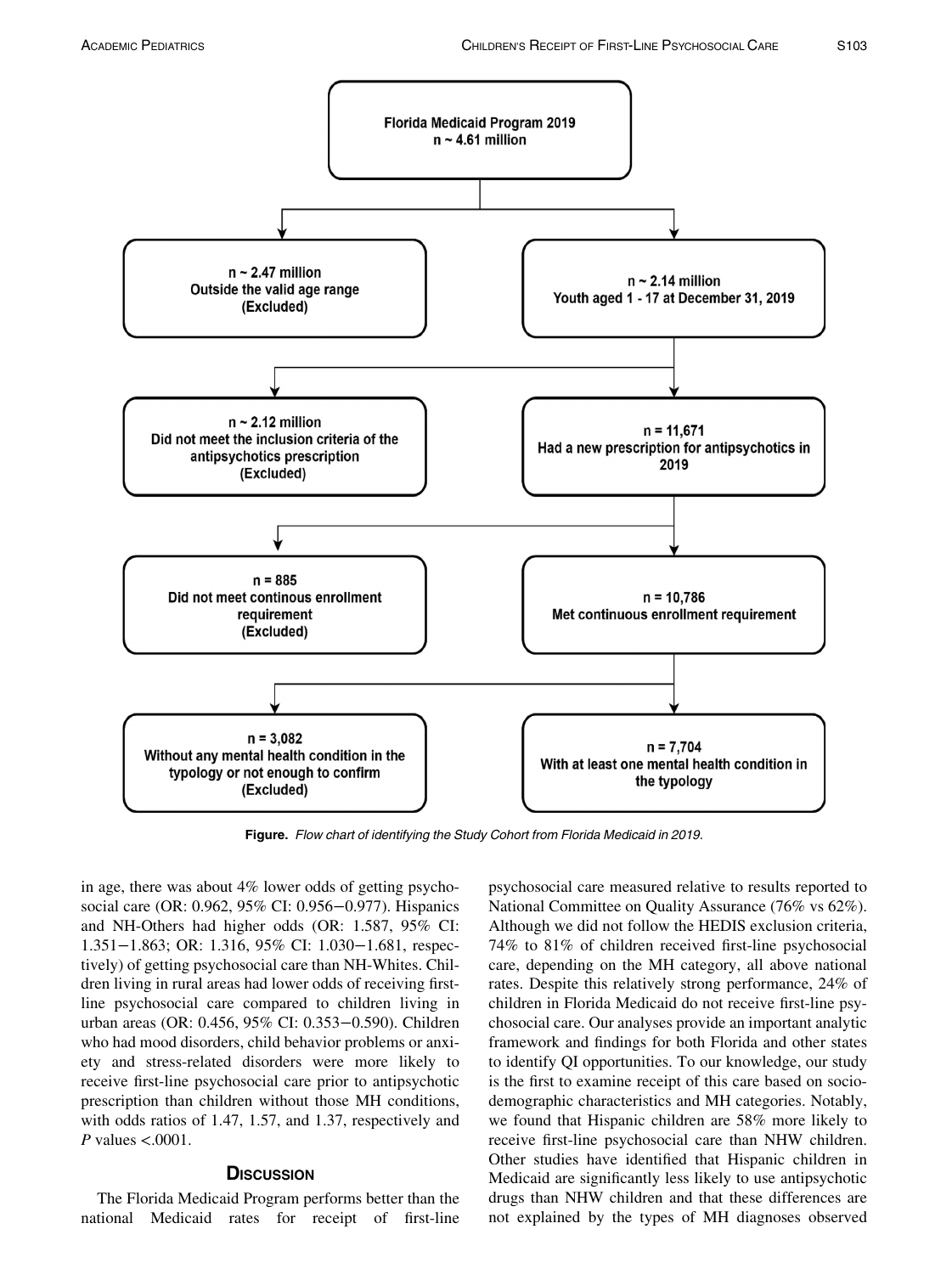<span id="page-4-0"></span>

| Table 2. Participant Characteristics at the Index Date |
|--------------------------------------------------------|
|                                                        |

| Variable                                      | Total ( $n = 7704$ ) |       |                   |
|-----------------------------------------------|----------------------|-------|-------------------|
| Age, Median (Q1, Q3)                          | 13.1 (10.1, 15.2)    |       |                   |
| Female, $n$ $%$                               | 3304                 | 42.9% |                   |
| Race-ethnicity                                | 2599                 | 33.7% |                   |
| Non-Hispanic White                            |                      |       |                   |
| Non-Hispanic Black                            | 1195                 | 15.5% |                   |
| Hispanic                                      | 1441                 | 18.7% |                   |
| Other                                         | 451                  | 5.9%  |                   |
| Unknown                                       | 2018                 | 26.2% |                   |
| Rurality, n (%)                               | 4149                 | 53.9% |                   |
| Urban                                         |                      |       |                   |
| Metro                                         | 2647                 | 34.4% |                   |
| Rural                                         | 265                  | 3.4%  |                   |
| Not assigned                                  | 643                  | 8.3%  |                   |
| Social vulnerability index quartile, n (%)    |                      |       |                   |
| 1 (least vulnerable)                          | 707                  | 9.2%  |                   |
| 2                                             | 1443                 | 18.7% |                   |
| 3                                             | 2002                 | 26.0% |                   |
| 4 (most vulnerable)                           | 2908                 | 37.7% |                   |
| Not assigned                                  | 644                  | 8.4%  |                   |
| Mental health categories*, n (%)              |                      |       | Had first-line    |
|                                               |                      |       | psychosocial care |
| <b>Mood Disorders</b>                         | 4596                 | 59.7% | 76.9%             |
| ADHD, personality & impulse-control disorders | 2701                 | 35.1% | 76.5%             |
| Childhood behavior problems                   | 2338                 | 30.3% | 80.9%             |
| Anxiety and stress-related disorders          | 1813                 | 23.5% | 80.4%             |
| Developmental disorders                       | 1152                 | 15.0% | 77.6%             |
| Nonmood psychiatric disorders                 | 480                  | 6.2%  | 73.8%             |
| Behavioral syndromes                          | 28                   | 0.4%  | 80.9%             |
| Substance use                                 | $\Omega$             | 0%    |                   |
| All categories first-line psychosocial care   | 5864                 | 76.1% |                   |

ADHD indicates attention deficit hyperactivity disorder.

\*Children can be assigned to more than one category.

<span id="page-4-2"></span>between the groups. $20,21$  $20,21$  These studies also found that among children with MH conditions, MH service use was lower among Hispanic children relative to NHW children. Prior studies did not specifically examine receipt of first-

line psychosocial care prior to initiation of antipsychotic medication but rather examined any MH service use, making it difficult to directly compare and contrast our findings to those of others.

<span id="page-4-1"></span>

|  |  |  | Table 3. Odds Ratio for Receiving First-Line Psychosocial Care for Each Predictor from the Logistic Regression Model |  |
|--|--|--|----------------------------------------------------------------------------------------------------------------------|--|
|  |  |  |                                                                                                                      |  |

|                                                                                             | 95% Wald          |                          |       |         |
|---------------------------------------------------------------------------------------------|-------------------|--------------------------|-------|---------|
| Variable                                                                                    | <b>Odds Ratio</b> | <b>Confidence Limits</b> |       | P Value |
| Age at index date                                                                           | 0.962             | 0.946                    | 0.977 | < .0001 |
| Race/ethnicity (reference group non-Hispanic White)                                         |                   |                          |       |         |
| Non-Hispanic Black                                                                          | 0.874             | 0.749                    | 1.019 | .0854   |
| Hispanic                                                                                    | 1.587             | 1.351                    | 1.863 | < .0001 |
| Other                                                                                       | 1.316             | 1.030                    | 1.681 | .0279   |
| Unknown                                                                                     | 1.055             | 0.920                    | 1.210 | .4434   |
| Rural/urban (reference group: urban)                                                        | 0.996             | 0.888                    | 1.117 | .9499   |
| Small metro                                                                                 |                   |                          |       |         |
| Rural                                                                                       | 0.456             | 0.353                    | 0.590 | < .0001 |
| Social vulnerability quartiles (reference group 1 <sup>st</sup> quartile, least vulnerable) | 0.872             | 0.703                    | 1.082 | .2140   |
| 2                                                                                           |                   |                          |       |         |
| 3                                                                                           | 0.935             | 0.760                    | 1.150 | .5234   |
| 4 (Most vulnerable)                                                                         | 0.954             | 0.779                    | 1.168 | .6452   |
| Not assigned                                                                                | 0.792             | 0.613                    | 1.022 | .0731   |
| Typology categories (reference group: for each category the                                 | 1.470             | 1.285                    | 1.681 | < .0001 |
| reference is those who do not have the condition)                                           |                   |                          |       |         |
| Anxiety and stress-related disorders                                                        |                   |                          |       |         |
| Childhood behavior problems                                                                 | 1.572             | 1.387                    | 1.783 | < .0001 |
| Developmental disorders                                                                     | 1.166             | 0.986                    | 1.378 | .0731   |
| Mood disorders                                                                              | 1.372             | 1.215                    | 1.549 | < .0001 |
| Nonmood psychiatric disorders                                                               | 0.964             | 0.774                    | 1.199 | .7391   |
| ADHD, personality and impulse-control disorders                                             | 1.006             | 0.896                    | 1.129 | .9212   |

ADHD indicates attention deficit hyperactivity disorder.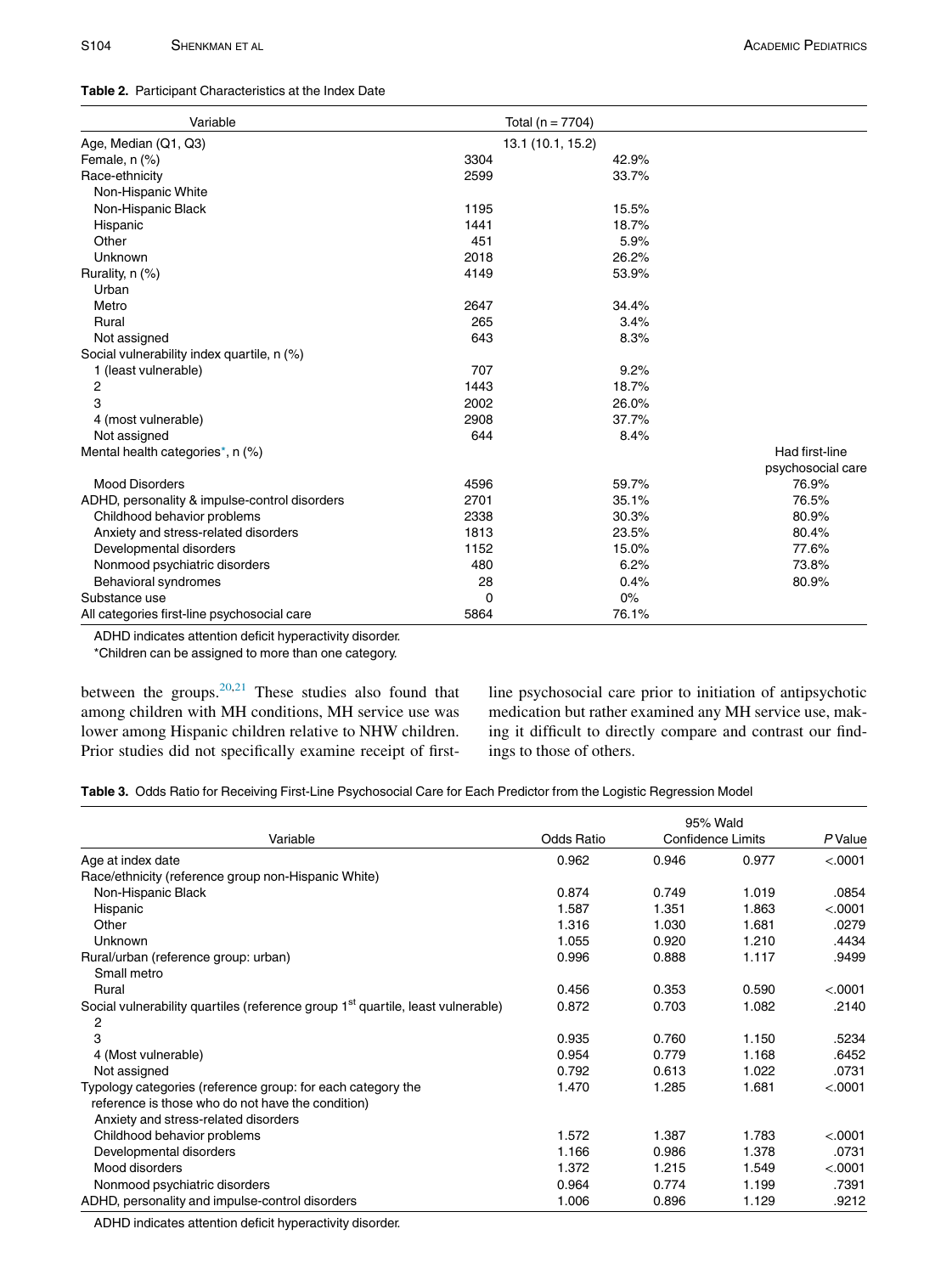Some possible reasons for our differing findings include our use of the PQMP-developed quality indicator that focuses on a specified time frame for receipt of first-line psychosocial care as opposed to examining any MH service use. More specifically, our study focused on receipt of nonpharmacologic, psychosocial care prior to the initiation of antipsychotics as opposed to any MH service use not anchored to a specific event (eg, antipsychotic drug initiation). In addition, our study was conducted using Florida Medicaid data. Florida has 5.7 million people or 26% of the population who are Hispanic, which is the third highest in the United States. Texas, California, and Florida have seen the highest increases in the Hispanic population from 2010 to 2019 compared to other states. $^{22}$  $^{22}$  $^{22}$ It is possible that due to the growth, large numbers and percent of Hispanic individuals, providers with the Florida Medicaid program are more attuned to the needs of Hispanic children and better able to facilitate receipt of evidence-based care.

Further, the Hispanic population in Florida is diverse and studies, including ours, often are not able to distinguish among Hispanic subgroups. While the Hispanic population in Texas and California is largely Mexican, in Florida, 41% of Hispanics are Cuban, 18% are Puerto Rican, 17% are Mexican and 13% are South American.<sup>[23](#page-6-20)</sup> We do not have specific breakdowns in the Medicaid enrollment files, only information about whether the child is Hispanic. It is possible that the diversity of the Hispanic population in Florida further enhances the difficulty in comparing our results to those of other studies. Further, approximately 48% of Hispanics in Florida are foreignborn and 52% were born in the United States. We do not have information about where the children were born and do not know the extent to which place of birth may influence our findings. $^{24}$  $^{24}$  $^{24}$ 

Our study also found that NHB children were 13% less likely than NHW children to receive first-line psychosocial care but these findings were marginally significant  $(P = .0854)$ . However, these findings are similar to those of other studies. For example, one study examined antidepressant medication use among NHB children with depression and found that the children were less likely to be taking medication relative to NHW children in Medicaid.[25](#page-7-0) Further, other studies found that NHB children have reduced MH use and delayed MH diagnoses relative to NHW children but did not specifically examine receipt of first-line psychosocial care. $26,27$  $26,27$ 

Access to care may also play an important role in receipt of first-line psychosocial care for children. Children residing in rural areas were 54% less likely to receive recommended psychosocial care relative to those living in urban areas. No significant differences in receipt of care were observed between children living in urban areas and small metro areas. Other studies examining MH use among children in rural areas often focus on children who are black. We examined the interaction of race/ethnicity and rurality in our study but it was not significant and therefore excluded from the final model. The studies examining health care use among rural black children identify issues such as community stigma toward MH conditions, lack of health care services and mistrust of these services. $28,29$  $28,29$ 

Florida's rural counties, like others in the United States, are characterized by persistent adult and childhood poverty, defined as poverty rates of 20% or more for the past 30 years, $30$  along with a lack of MH services and providers. To address this challenge, Florida's Department of Education directed funding toward MH teleservices for school-age children. $31$  Telehealth services grew markedly because of the coronavirus disease 2019 pandemic and early findings indicate that telehealth has the potential to increase MH treatment availability and ongoing monitor-ing for children.<sup>[32,](#page-7-7)[33](#page-7-8)</sup> Further research is needed to examine the role of telehealth in providing first-line psychosocial care for children in underserved areas, including better understanding technological barriers and literacy among rural residents, the use of local resources to help prepare parents and children for a MH telehealth visit, reimbursement challenges and ensuring that telehealth psychology best practices are followed. $34,35$  $34,35$ 

Our study also provides an important understanding of the diagnostic categories for children that are most likely to receive first-line psychosocial care. Children with mood, childhood behavior, anxiety, and stress disorders were all significantly more likely to receive first-line psychosocial care than children without these conditions. This is an encouraging and positive finding because these MH typology categories include conditions that do not have Food and Drug Administration-indicated prescribing of antipsychotics such as depression.<sup>[36](#page-7-11)</sup> However, all children should have first-line psychosocial care because this is an important component of overall treatment and because of the adverse metabolic effects that children taking antipsychotics experience. The MH typology provides a useful mechanism for grouping related diagnoses together into categories, which facilitates analyses and also opportunities to better target QI initiatives toward groups of children that are most vulnerable for not receiving recommended care.

There are limitations to our study. First, the study was conducted in Florida and the findings may not be generalizable to children in other states. However, Florida is the third largest state in the United States and along with California and Texas has a large and rapidly growing population. Thus our findings may be applicable to other large US states. Second, the interaction terms in our model were not significant. However, it is possible that the children have intersecting vulnerabilities, such as being black and residing in a rural area. This is an area for future research and perhaps pooling multiple years of data or data from other states might allow for a deeper examination of intersecting vulnerabilities such as race, rurality and social vulnerability. Third, we excluded 3081 children from the analysis because they had no MH diagnosis or only one occurrence of the diagnosis in the health care claims data (2 occurrences of the diagnosis were required for inclusion), despite having a prescription for an antipsychotic medication. It is possible that some of these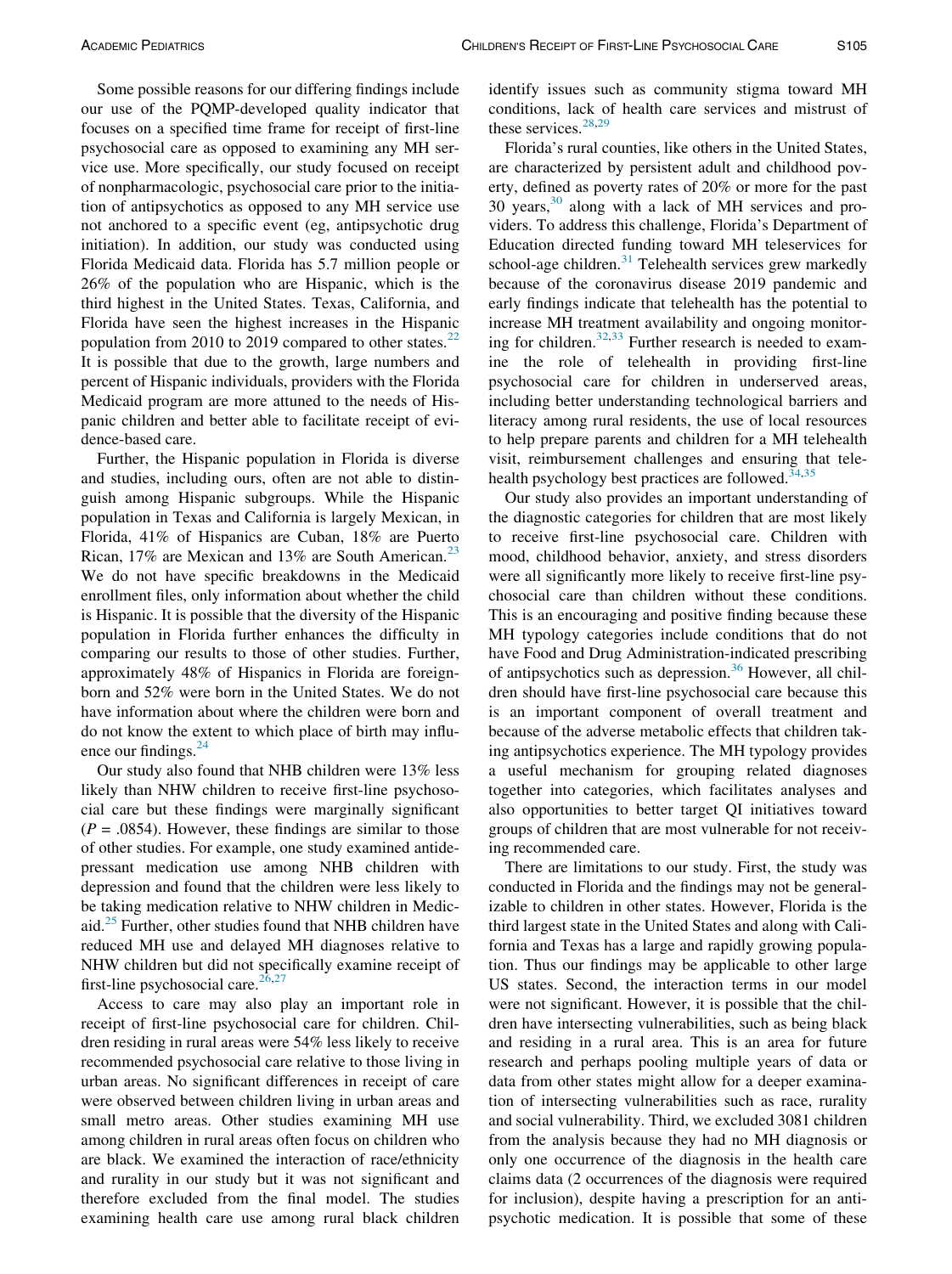<span id="page-6-4"></span><span id="page-6-3"></span>children received first-line psychosocial care but the diagnosis was not recorded or they received such care in a school health center, for example. Excluding these children may have introduced an unknown bias into the study. Finally, we did not follow all components of the HEDIS technical specifications because we wanted to examine receipt of first-line psychosocial care for all MH typology categories so comparisons cannot be directly made to national Medicaid HEDIS results.

<span id="page-6-8"></span><span id="page-6-7"></span><span id="page-6-6"></span><span id="page-6-5"></span>In conclusion, our results demonstrate variability in receipt of first-line psychosocial care before antipsychotic medication initiation among children in Medicaid based on sociodemographic and MH health characteristics. Hispanic children fared better, while those in rural areas fared worse in receiving recommended care. Further, children with anxiety/stress, mood disorders and/or child behavior disorders were more likely to receive recommended care. Our findings point to opportunities to initiate novel interventions to address access to care such as telehealth services in rural communities related to first-line psychosocial care. Moreover, our findings also point to opportunities for future research to better understand strategies that are contributing to the receipt of evidence based care among Hispanic children and children with certain MH conditions. Possibly these strategies can be adapted and adopted for children of other races/ethnicities and MH conditions.

<span id="page-6-22"></span><span id="page-6-12"></span><span id="page-6-11"></span><span id="page-6-10"></span><span id="page-6-9"></span>Financial statement: This study was conducted under a grant from the Agency for Healthcare Research and Quality (grant # [U18 HS025298\)](#page-6-22).

<span id="page-6-13"></span>The views expressed in this article are those of the authors, and no official endorsement by the Agency for Healthcare Research and Quality (AHRQ), the Centers for Medicare and Medicaid Services (CMS), or the Department of Health and Human Services (DHHS) is intended or should be inferred.

<span id="page-6-14"></span>This article is published as part of a supplement sponsored by the US Department of Health and Human Services, the Centers for Medicare and Medicaid Services, and the Agency for Healthcare Research and Quality.

- <span id="page-6-16"></span><span id="page-6-15"></span><span id="page-6-0"></span>1. Bretler T, Weisberg H, Koren O, et al. The effects of antipsychotic medications on microbiome and weight gain in children and adolescents. BMC Med. 2019;17:112. [https://doi.org/10.1186/s12916-019-](https://doi.org/10.1186/s12916-019-1346-1) [1346-1](https://doi.org/10.1186/s12916-019-1346-1).
- <span id="page-6-17"></span><span id="page-6-1"></span>2. Correll CU, Sikich L, Reeves G, et al. Metformin add-on vs. antipsychotic switch vs. continued antipsychotic treatment plus healthy lifestyle education in overweight or obese youth with severe mental illness: results from the IMPACT trial. World Psychiatry. 2020;19:69–80. <https://doi.org/10.1002/wps.20714>.
- <span id="page-6-19"></span><span id="page-6-18"></span><span id="page-6-2"></span>3. Catalá-López F, Hutton B, Núñez-Beltrán A, et al. The pharmacological and non-pharmacological treatment of attention deficit hyperactivity disorder in children and adolescents: a systematic review with network meta-analyses of randomised trials. PLoS One. 2017;12:e0180355. <https://doi.org/10.1371/journal.pone.0180355>.
- <span id="page-6-20"></span>4. Park SY, Cervesi C, Galling B, et al. Antipsychotic use trends in youth with autism spectrum disorder and/or intellectual disability: a meta-analysis. J Am Acad Child Adolesc Psychiatry. 2016;55. <https://doi.org/10.1016/j.jaac.2016.03.012>. 456-468.e4.
- <span id="page-6-21"></span>5. Shafiq S, Pringsheim T. Using antipsychotics for behavioral problems in children. Expert Opin Pharmacother. 2018;19:1475–1488. [https://doi.org/10.1080/14656566.2018.1509069.](https://doi.org/10.1080/14656566.2018.1509069)
- 7. All PQMP measures. Available at: [http://www.ahrq.gov/pqmp/meas](http://www.ahrq.gov/pqmp/measures/all-pqmp-measures.html) [ures/all-pqmp-measures.html](http://www.ahrq.gov/pqmp/measures/all-pqmp-measures.html) Accessed April 14, 2021.
- 8. Braüner JV, Johansen LM, Roesbjerg T, et al. Off-label prescription of psychopharmacological drugs in child and adolescent psychiatry. J Clin Psychopharmacol. 2016;36:500–507. [https://doi.org/10.1097/](https://doi.org/10.1097/JCP.0000000000000559) [JCP.0000000000000559.](https://doi.org/10.1097/JCP.0000000000000559)
- 9. Sohn M, Moga DC, Blumenschein K, et al. National trends in offlabel use of atypical antipsychotics in children and adolescents in the United States. Medicine (Baltimore). 2016;95:e3784. [https://doi.](https://doi.org/10.1097/MD.0000000000003784) [org/10.1097/MD.0000000000003784.](https://doi.org/10.1097/MD.0000000000003784)
- 10. Leckman-Westin E, Finnerty M, Scholle SH, et al. Differences in Medicaid antipsychotic medication measures among children with SSI, foster care, and income-based aid. J Manag Care Spec Pharm. 2018;24:238–246. [https://doi.org/10.18553/jmcp.2018.24.3.238.](https://doi.org/10.18553/jmcp.2018.24.3.238)
- 11. Burcu M, Zito JM, Ibe A, et al. Atypical antipsychotic use among Medicaid-insured children and adolescents: duration, safety, and monitoring implications. J Child Adolesc Psychopharmacol. 2014;24:112–119. [https://doi.org/10.1089/cap.2013.0094.](https://doi.org/10.1089/cap.2013.0094)
- 12. Crystal S, Mackie T, Fenton MC, et al. Rapid growth of antipsychotic prescriptions for children who are publicly insured has ceased, but concerns remain. Health Aff. 2016;35:974–982. [https://](https://doi.org/10.1377/hlthaff.2016.0064) [doi.org/10.1377/hlthaff.2016.0064.](https://doi.org/10.1377/hlthaff.2016.0064)
- 13. Mistry KB, Chesley F, LLanos K, et al. Advancing children's health care and outcomes through the pediatric quality measures program. Acad Pediatr. 2014;14(5 suppl):S19–S26. [https://doi.org/10.1016/j.](https://doi.org/10.1016/j.acap.2014.06.025) [acap.2014.06.025.](https://doi.org/10.1016/j.acap.2014.06.025)
- 14. Thackeray J, Crane D, Fontanella C. A Medicaid quality improvement collaborative on psychotropic medication prescribing for children. Psychiatr Serv. 2018;69:501–504. [https://doi.org/10.1176/](https://doi.org/10.1176/appi.ps.201700547) [appi.ps.201700547](https://doi.org/10.1176/appi.ps.201700547).
- 15. Cama S, Malowney M, Smith AJB, et al. Availability of outpatient mental health care by pediatricians and child psychiatrists in five U. S. cities. Int J Health Serv. 2017;47:621–635. [https://doi.org/](https://doi.org/10.1177/0020731417707492) [10.1177/0020731417707492](https://doi.org/10.1177/0020731417707492).
- 16. Agency for Healthcare Research and Quality. Use of First-Line Psychosocial Care for Children and Adolescents on Antipsychotics (APP). Available at: [http://www.ahrq.gov.](http://www.ahrq.gov) Accessed January 27, 2021.
- 17. USDA ERS Rural-Urban Continuum Codes. Available at: [https://](https://www.ers.usda.gov/data-products/rural-urban-continuum-codes.aspx) [www.ers.usda.gov/data-products/rural-urban-continuum-codes.aspx](https://www.ers.usda.gov/data-products/rural-urban-continuum-codes.aspx) Accessed March 12, 2021.
- 18. CDC SVI Fact Sheet | Place and Health | ATSDR. 2020. Available at: [https://www.atsdr.cdc.gov/placeandhealth/svi/fact\\_sheet/fact\\_](https://www.atsdr.cdc.gov/placeandhealth/svi/fact_sheet/fact_sheet.html) [sheet.html](https://www.atsdr.cdc.gov/placeandhealth/svi/fact_sheet/fact_sheet.html) Accessed March 12, 2021.
- 19. Zou KH, O'Malley AJ, Mauri L. Receiver-operating characteristic analysis for evaluating diagnostic tests and predictive models. Circulation. 2007;115:654–657. [https://doi.org/10.1161/CIRCULA-](https://doi.org/10.1161/CIRCULATIONAHA.105.594929)[TIONAHA.105.594929](https://doi.org/10.1161/CIRCULATIONAHA.105.594929).
- 20. Cataife G, Weinberg DA. Racial and ethnic differences in antipsychotic medication use among children enrolled in Medicaid. PS. 2015;66:946–951. [https://doi.org/10.1176/appi.ps.201400045.](https://doi.org/10.1176/appi.ps.201400045)
- 21. Alegría M, Lin JY, Green JG, et al. Role of referrals in mental health service disparities for racial and ethnic minority youth. J Am Acad Child Adolesc Psychiatry. 2012;51. [https://doi.org/10.1016/j.](https://doi.org/10.1016/j.jaac.2012.05.005) [jaac.2012.05.005](https://doi.org/10.1016/j.jaac.2012.05.005). 703-711.e2.
- 22. Pew Research Center. Texas, California and Florida have seen biggest increases in Hispanic population since 2010. Available at: [https://](https://www.pewresearch.org/wp-content/uploads/2020/07/ft_2020.07.10_hispanicgrowth_05.png) [www.pewresearch.org/wp-content/uploads/2020/07/](https://www.pewresearch.org/wp-content/uploads/2020/07/ft_2020.07.10_hispanicgrowth_05.png) [ft\\_2020.07.10\\_hispanicgrowth\\_05.png](https://www.pewresearch.org/wp-content/uploads/2020/07/ft_2020.07.10_hispanicgrowth_05.png) Accessed November 4, 2021.
- 23. Pew Research Center. Latinos in California, Texas, New York, Florida and New Jersey. 2004. Available at: [https://www.pewresearch.](https://www.pewresearch.org/hispanic/2004/03/19/latinos-in-california-texas-new-york-florida-and-new-jersey/) [org/hispanic/2004/03/19/latinos-in-california-texas-new-york-flor](https://www.pewresearch.org/hispanic/2004/03/19/latinos-in-california-texas-new-york-florida-and-new-jersey/) [ida-and-new-jersey/](https://www.pewresearch.org/hispanic/2004/03/19/latinos-in-california-texas-new-york-florida-and-new-jersey/) Accessed November 4, 2021.
- 24. United States Census Bureau QuickFacts: Florida. Available at: <https://www.census.gov/quickfacts/FL> Accessed November 4, 2021.